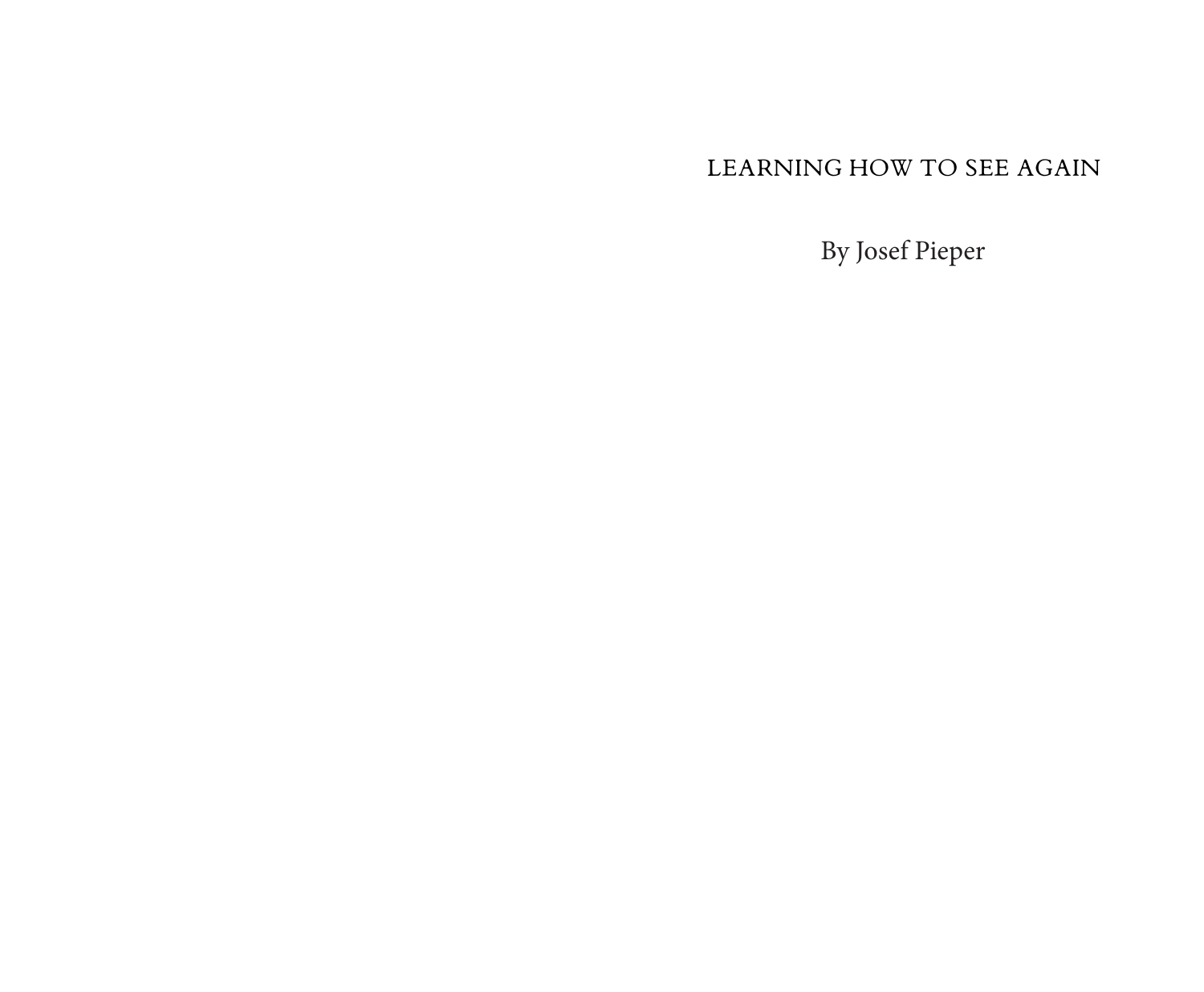32 ONLY THE LOVER SINGS

 $\bf M$  an's ability to see is in decline. Those who nowadays concern themselves with culture  $\Lambda$  AN's ABILITY TO see is in decline. Those who and education will experience this fact again and again. We do not mean here, of course, the physiological sensitivity of the human eye. We mean the spiritual capacity to perceive the visible reality as it truly is.

To be sure, no human being has ever really seen everything that lies visibly in front of his eyes. The world, including its tangible side, is unfathomable. Who. would ever have perfectly perceived the countless shapes and shades of just one wave swelling and ebbing in the ocean! And yet, there are degrees of perception. Going below a certain bottom line quite obviously will endanger the integrity of man as a spiritual being. It seems that nowadays we have arrived at this bottom line.

I am writing this on my return from Canada, aboard a ship sailing from New York to Rotterdam. Most of the other passengers have spent quite some time in the United States, many for one reason only: to visit and see the New World with their own eyes. With their own eyes: in this lies the difficulty.

First published in the catalog for an art exhibition by the Werkschule Münster (1952); reprinted in Baukunst und Werkform (Frankfurt, Main, Nov. 1952).

During the various conversations on deck and at the dinner table I am always amazed at hearing almost without exception rather generalized statements and pronouncements that are plainly the common fare of travel guides. It turns out that hardly anybody has noticed those frequent small signs in the streets of New York that indicate public fallout shelters. And visiting New York University, who would have noticed those stonehewn chess tables in front of it, placed in Washington Square by a caring city administration for the Italian chess enthusiasts of that area?!

Or again, at table I had mentioned those magnificent fluorescent sea creatures whirled up to the surface by the hundreds in our ship's bow wake. The next day it was casually mentioned that "last night there was nothing to be seen". Indeed, for nobody had the patience to let the eyes adapt to the darkness. To repeat, then: man's ability to see is in decline.

Searching for the reasons, we could point to various things: modern man's restlessness and stress, quite sufficiently denounced by now, or his total absorption and enslavement by practical goals and purposes. Yet one reason must not be overlooked either: the average person of our time loses the ability to see because there is too much to see!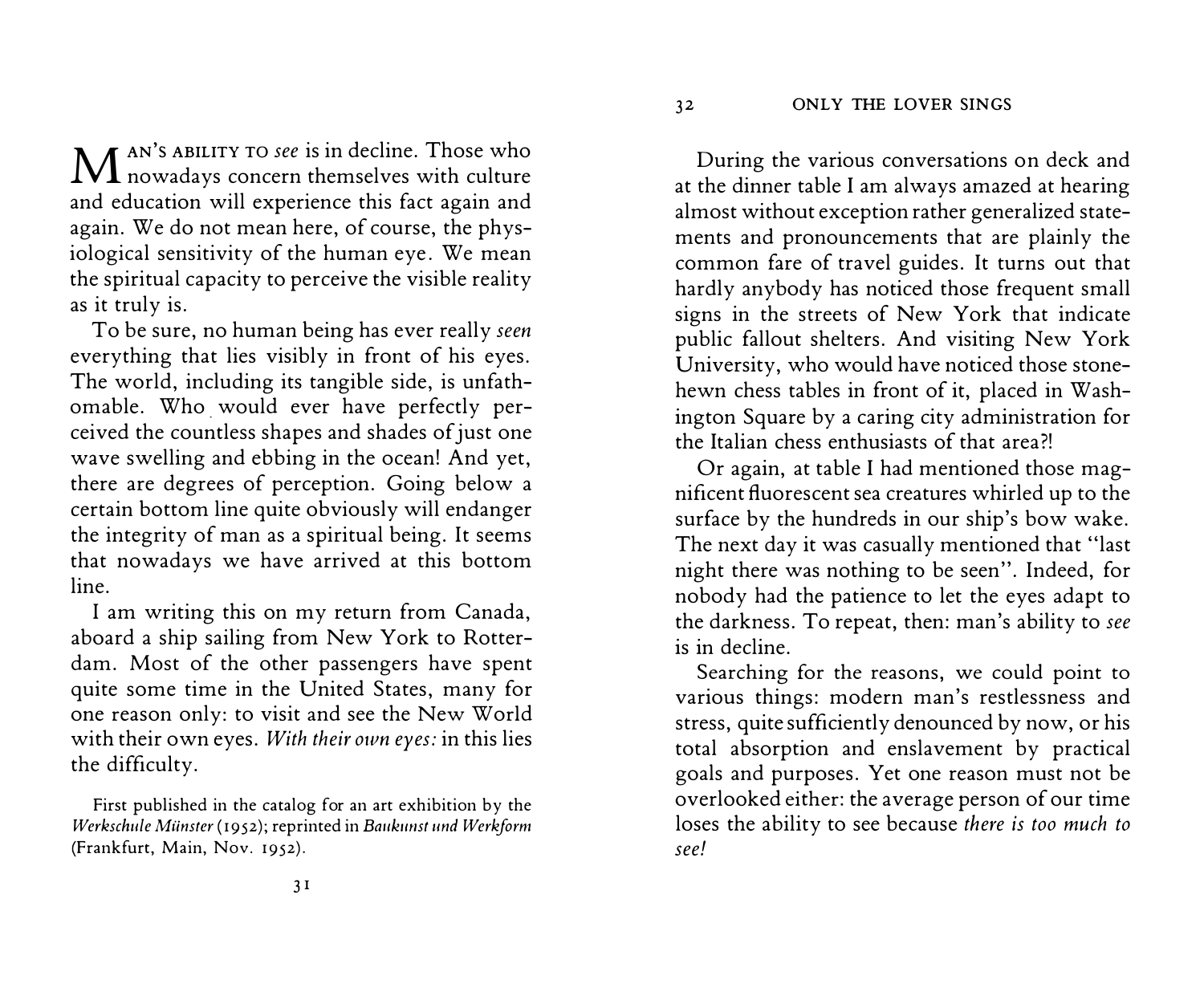There does exist something like "visual noise", which just like the acoustical counterpart, makes clear perception impossible. One might perhaps presume that TV watchers, tabloid readers, and movie goers exercise and sharpen their eyes. But the opposite is true. The ancient sages knew exactly why they called the "concupiscence of the eyes" a "destroyer". The restoration of man's inner eyes can hardly be expected in this day and age-unless, first of all, one were willing and determined simply to exclude from one's realm of life all those inane and contrived but titillating illusions incessantly generated by the entertainment industry.

You may argue, perhaps: true, our capacity to see has diminished, but such loss is merely the price all higher cultures have to pay. We have lost, no doubt, the American Indian's keen sense of smell, but we also no longer need it since we have binoculars, compass, and radar. Let me repeat: in this obviously continuing process there exists a limit below which human nature itself is threatened, and the very integrity of human existence is directly endangered. Therefore, such ultimate danger can no longer be averted with technology alone. At stake here is this: How can man be saved from becoming a totally passive consumer of mass-produced goods and a subservient follower

beholden to every slogan the managers may proclaim? The question really is: How can man preserve and safeguard the foundation of his spiritual dimension and an uncorrupted relationship to reality?

The capacity to perceive the visible world "with our own eyes" is indeed an essential constituent of human nature. We are talking here about man's essential inner richness-or, should the threat prevail, man's most abject inner poverty. And why so? To see things is the first step toward that primordial and basic mental grasping of reality, which constitutes the essence of man as a spiritual being.

I am well aware that there are realities we can come to know through "hearing" alone. All the same, it remains a fact that only through seeing, indeed through seeing with our own eyes, is our inner autonomy established. Those no longer able to see reality with their own eyes are equally unable to hear correctly. It is specifically the man thus impoverished who inevitably falls prey to the demagogical spells of any powers that be. "Inevitably", because such a person is utterly deprived even of the potential to keep a critical distance (and here we recognize the direct political relevance of our topic).